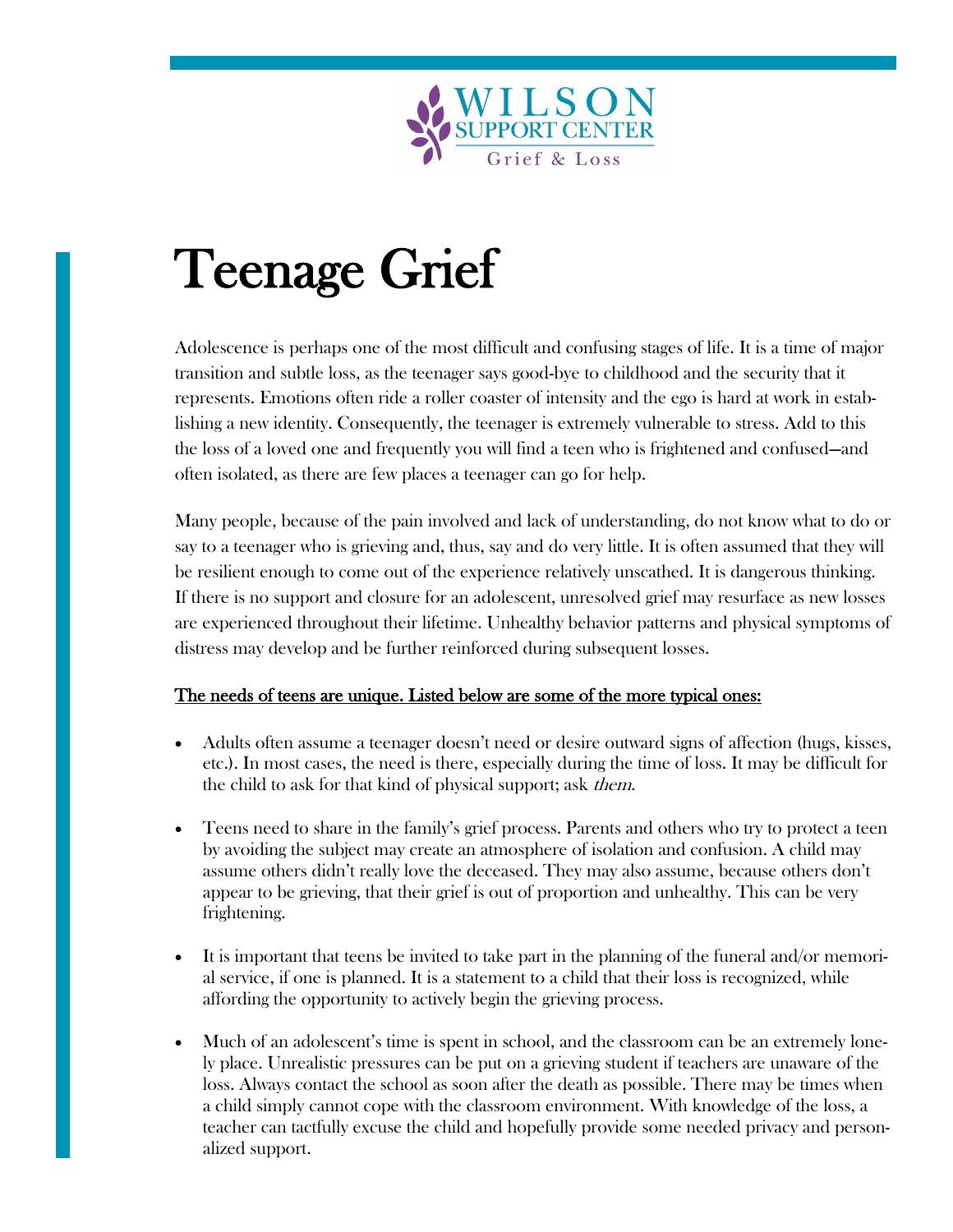- Identity among friends and love interests is a very important part of this stage in life. With other members of the family wrapped in the pain of their own loss, a teenager may feel a desperate need to belong. Many teens say it really doesn't matter if a friendship or relationship is even a good one; they just need to make the statement to the world and to themselves that someone else cares for them in a meaningful way. If there has been a break-up or falling out prior to the death, the sense of loss can be even more profound.
- When any of us is in pain, relief sought and, sometimes, found in "quick fixes." A teen's world is inundated with extra pressures to indulge in drugs and alcohol. This temporary escape may be more attractive than ever at this time. Openly address this appeal with teens and talk about other methods of coping.

# Frequently Asked Questions by Teens:

- Did I do or say something that helped promote the death?
- What if someone else in the family dies too?
- Will I die of the same illness? When?
- How can I help the pain of others in my family when my pain is so great?
- Who will take care of me?
- How can I go to school and hold myself together?
- My friends keep telling me to snap out of it and my parents cry a lot. Who can I talk to?
- I caught myself laughing today, and now I feel guilty. Does this mean I'm bad and have no feelings?
- I loved  $\frac{1}{2}$ . Why am I angry with him/her?
- If everybody's going to die anyway, what's the use of living?

Remember: even though a teenager strives for independence, they still need you. We don't like to experience frightening feelings alone. Your presence and the expression of your own honest grief can be an invaluable gift to the grieving adolescent. Be real! This child doesn't need a performance—they need an act of love.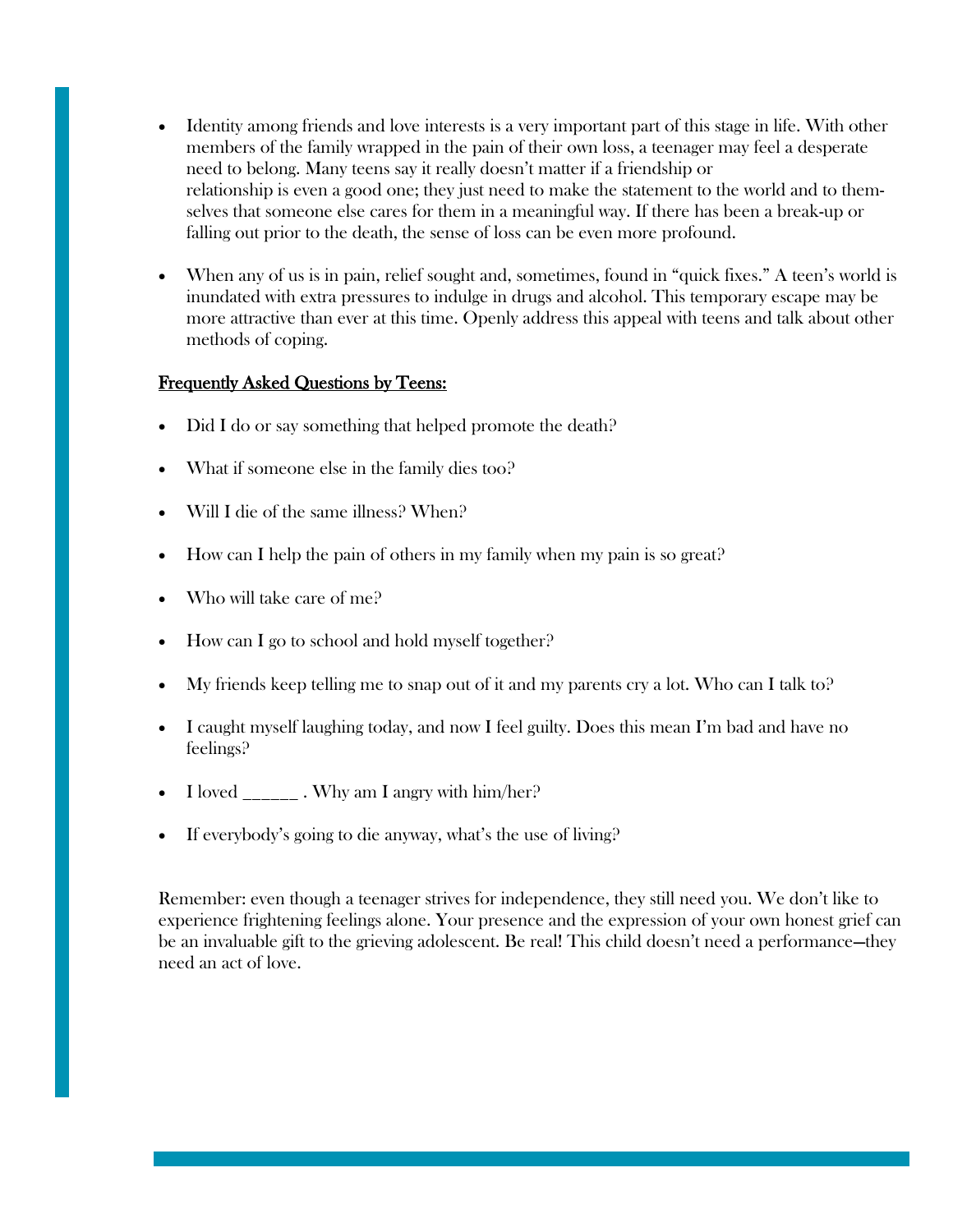# Helping Teens Cope

### Teens mourn, too.

Each year thousands of adolescents experience the death of someone they love. When a parent, siblings, friend, or relative dies, teens feel the overwhelming loss of a major support system—and these feelings about the death become a part of their lives forever.

Caring adults can help teens during this time. If adults are open, honest, and loving, experiencing the loss of someone loved can be a chance for children to learn about both the joy and pain that comes from caring deeply for other people.

# The trouble with saying "be strong."

Sad to say, many teens are discouraged from sharing their grief by adults who lack understanding of their experience. Bereaved teens give out all kinds of signs that they are struggling with complex feelings, yet are often pressured to act as if they are doing better than they really are.

Many teens are told to "be strong," "carry on," and "step up" for a surviving parent. They may not know if they will survive themselves, let alone be able to support someone else. These kinds of messages hinder the work it takes to process grief.

# Teenage years are already difficult.

Teens are no longer children, yet not fully adults. Except for infancy, no developmental period is so filled with change as adolescence. Leaving the security of childhood, the teenager begins the process of separation from parents. The loss of a parent, siblings, or other close relationship can be a devastating experience during this already difficult time period.

At the same time the bereaved teen is confronted by the death of someone, often they are faced with psychological, physiological, and academic pressures. While a teen may appear to be a young adult, their emotional growth may not be as developed. This means consistent and compassionate support remains significant during the grief process.

### Much of the grief that teens experience comes suddenly and unexpectedly.

A parent may died of a sudden heart attack, a sibling may be killed in an auto accident, or a friend may end their life by suicide. The very nature of these deaths often results in a prolonged and heightened sense of unreality.

It is often part of a teen's early grief experience to feel dazed or numb. This numbness serves a valuable purpose: it gives their emotions time to catch up with what their mind has been told. This feeling helps create insulation from the reality of the death until they are more equipped to tolerate what they don't want to believe.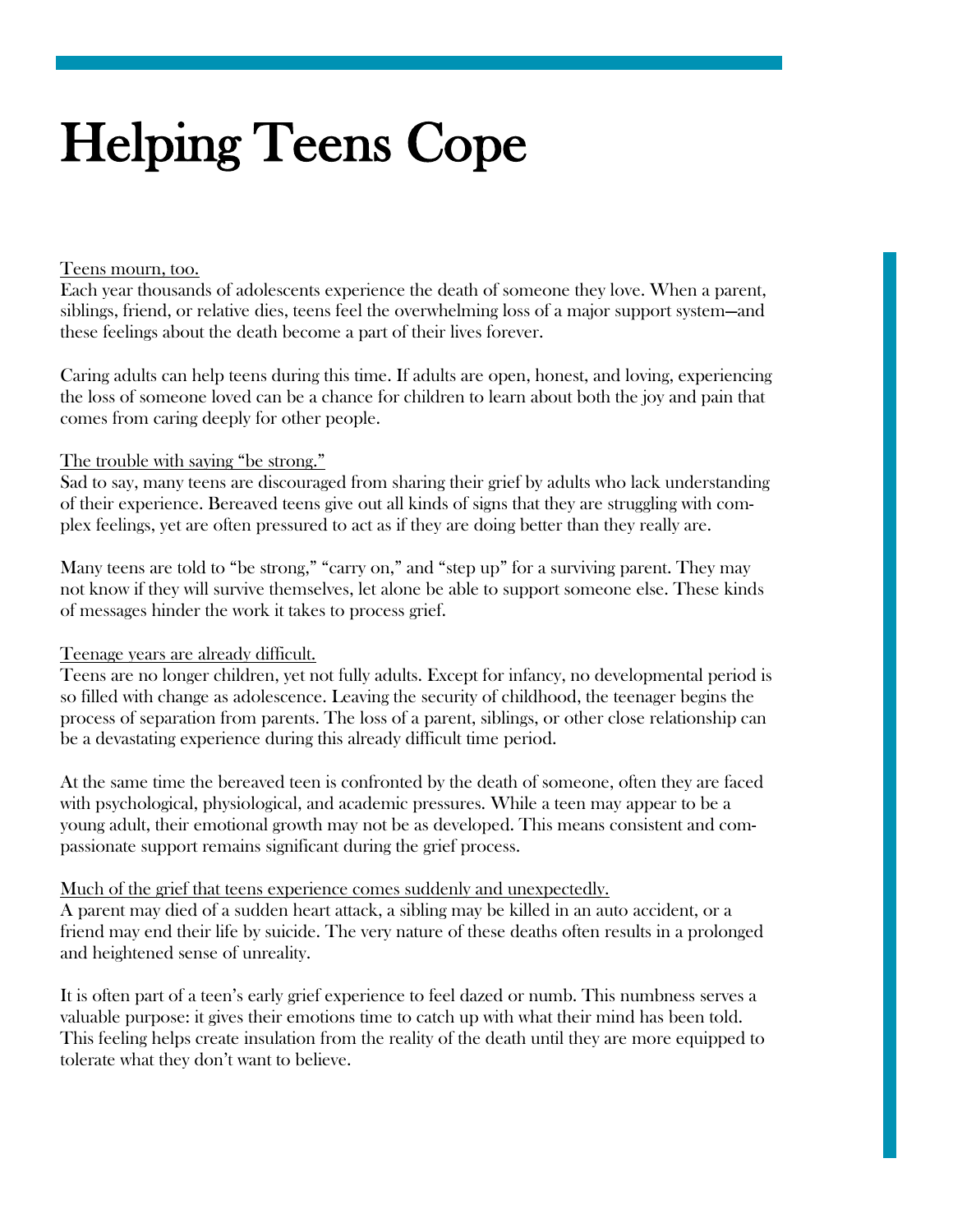Support is often lacking.

Many people assume that adolescents have supportive friends and family who will be continually available to them. In reality, this may not be true at all. The lack of available support often relates to the social expectations placed on the teen.

They are usually expected to be grown up and support other members of the family, particularly a surviving parent and/or younger siblings. Many teens have been told, "Now, you will have to be the man of the house/take care of your family." An adolescent's feelings of a burden of responsibility will not provide permission for mourning.

Sometimes we assume that teenagers will find comfort from their peers, but when it comes to death, this may not be true. Many bereaved teens are greeted with indifference by their peers. It seems that unless friends have experienced grief themselves, they are often unavailable to support the teen for lack of understanding.

As we strive to assist bereaved teens we should keep in mind that many of them are in environments that do not provide emotional support. They may turn to friends and family only to be told to "get on with life" or "get over it."

#### Relationship conflict can exist.

As teens strive for their independence, relationship conflicts often occur. A normal, though trying way in which teens separate from parents is by going through a period of devaluation.

If a parent dies while the adolescent is emotionally and physically pushing the parent away, there is often a sense of guilt and regret. While the need to create distance is normal, we can see how this may complicate the experience of grief.

We know that most adolescents experience difficult times with their parents and siblings. Most of this conflict comes about from the normal process sof forming an identity while developing values of their own. Death, combined with the turbulence of teen-parent and sibling relationship, can make for a real need to process what their relationship was like with the person that died.

#### Caring adults can have a major impact.

How adults respond when someone loved dies has an effect on the way teens react to the death. Sometimes, adults don't want to talk about the death, assuming that by doing so, children will be spared some fo the pain and sadness. However, the reality is very simple: teens grieve anyway.

Teens often need caring adults to confirm that it's natural to be sad and to feel a multitude of emotions when someone they love dies. They also need help understanding that the hurt they feel now won't last forever. When ignored, teens may suffer more from feeling isolated than from the actual death itself. Worse yet, they may feel a lone in their grief and may also feel responsible.